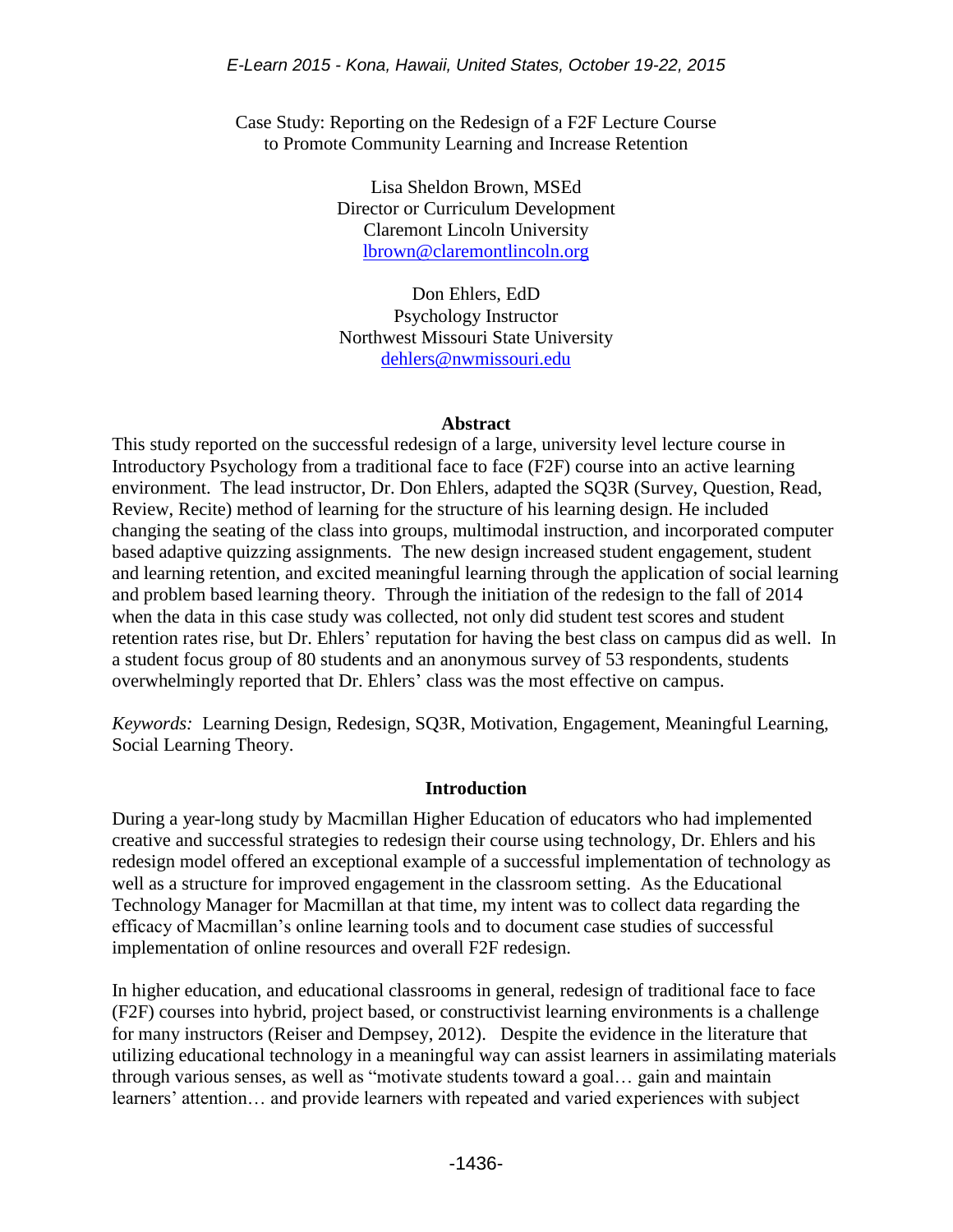matter to help them construct their own understanding and meaning" (Newby et al, 2011, p. 16) the leap from traditional lecture to active can be slow. My work in online technology development, design, and implementation in the higher education sphere is more effective when I can show examples to instructors of best practices. While online technology is widely used, in my work I have seen it most often used as a tool for grading and assignment collection, as in learning management system use, and not implemented to exploit and enrich learning.

As an instructional designer, educator, trainer, and employee, learning and reporting of exceptional and creative use of educational technology was personally and professionally important. I had the opportunity to profile excellent instructors and share their methods with others. This case study represents one truly effective approach to redesign for college professors and any instructor looking to engage and motivate their students in more meaningful ways in and out of the classroom.

# **Background**

The Department of Behavioral Sciences at Northwest Missouri State University began conversations of a course re-design for the General Psychology course in the General Education curriculum. These conversations began with a committee of faculty who investigated possible models for this re-design in the Spring of 2011 the move was made to begin this re-design. As that semester unfolded, identification of areas of change in the design was noted and the department moved toward a different model than was first initiated.

In the late Fall of 2011, Dr. Don Ehlers was asked to re-design the required General Psychology at Northwest Missouri State University in Maryville, MO for approximately 480 students a semester beginning the Spring of 2012. The learning goal of this course is to introduce students to the foundation of human and animal behavior. Dr. Ehlers had another goal: To engage, motivate, and inspire critical thinking and mastery learning in his students. His challenge was to establish a course curriculum that could engage individual students in the learning experience, make that learning relevant and meaningful, and excite a desire to learn.

Dr. Ehlers' chosen textbook for his introductory psychology course is **Psychology**, 10e by David Meyers, and in it Dr. Meyers suggests employing the SQ3R model to help students study and learn (Meyers, 2013). The SQ3R is an acronym for Survey, Question, Read, Review, Recite and as a learning strategy has a proven record of success (McDaniel et al, 2009). Dr. Ehlers adapted this strategy in a creative way to incorporate best practices with educational technology and social learning theory.

## **Redesign**

A traditional lecture classroom that can accommodate up to 85 students is transformed from rows of students in a lecture hall into groups of tables designed for groups of 4 to 6 students per table. This is all by design. By employing the tenants of Vygotsky and Bruner's social learning theories, Dr. Ehlers has created a strategy to further enhance the learning experience by encouraging community learning. The groups are not assigned, and the majority of the students come into the class as strangers. By the end of the course, the students have become their own interdependent group of learners, accountable to one another as well as the course instructors.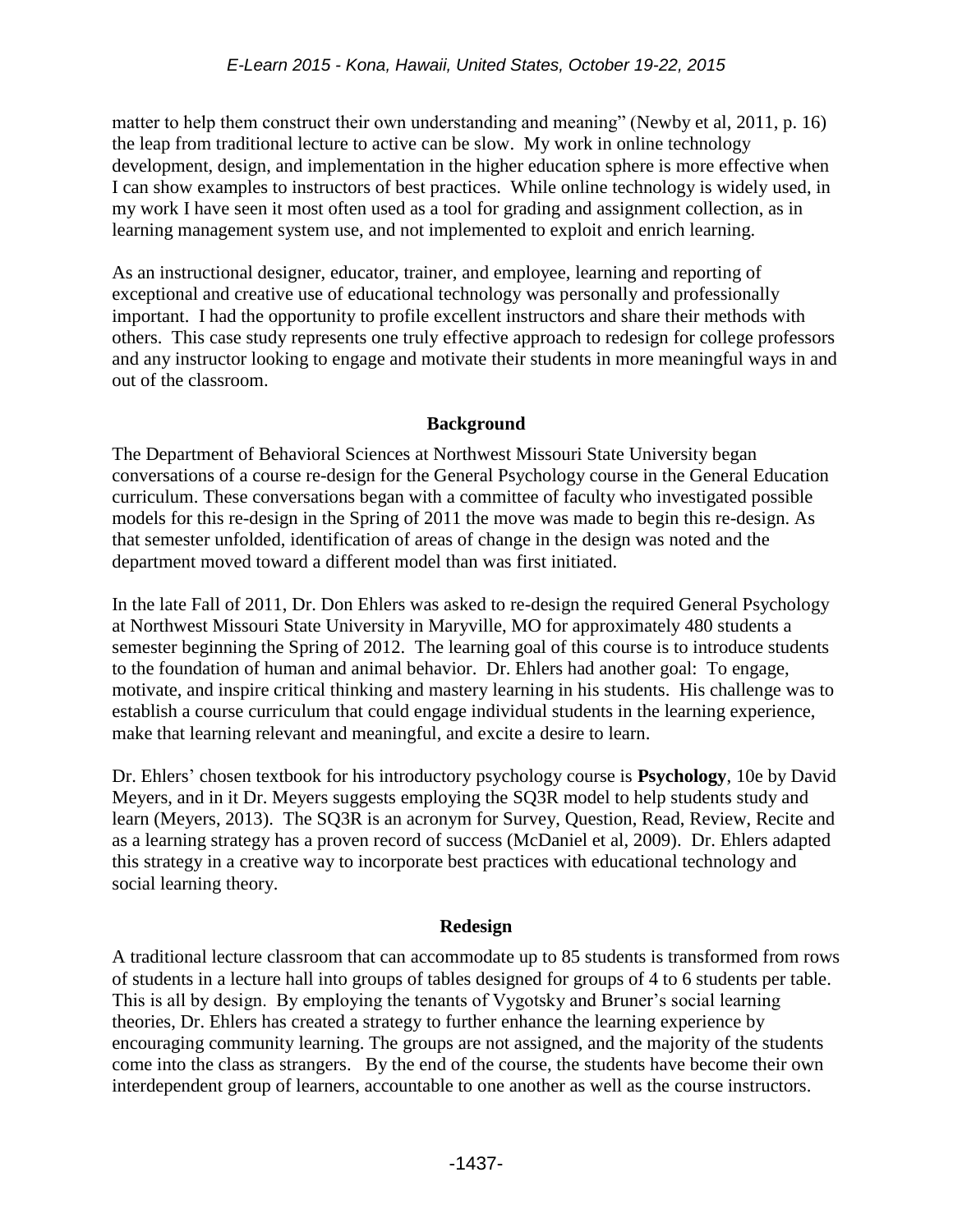The six classes are scheduled to meet three days a week: Monday, Wednesday, and Friday. Dr. Ehlers has used that structure of the class schedule to apply his SQ3R model redesign: Survey/Question on Monday; Question/Engage/Apply on Wednesday; Read/Review/Recite on Friday. The course activities on the individual days include:

**Monday**: 80 students sit in their groups, and with power point projected at each end of the room, Dr. Ehlers moves about the room, providing the overview of that weeks' learning materials (by chapter). He uses video, music, powerpoint, and questioning techniques as he explains the content and provides visual and audio examples of the key concepts. Students are encouraged to question, engage, and participate in this "Survey" of the material.

**Wednesday**: The classes are broken into two sections by closing a divider in the large space. Ms. Nashleanas and Ms. Shade work with 40 students in their respective rooms, utilizing small table groups in application, investigation, demonstration, and presentation of the content material. This class time is dedicated to questioning, engaging the student, and applying the learning (the Q of the SQ3R model). Graded reflection activities (like a pop-quiz) encourage meaningful, relevant learning and are included randomly to encourage attendance.

**Friday:** The students do not attend class. Friday is scheduled for independent study using Myer's LaunchPad (LP) and their textbook to read, review, and recite that week's learning content.

Dr. Ehlers gives the students the tools to be successful and a grading scale that allows them to have choice and assert control in their learning experience. These two in combination with clear guidelines and a formula for success offers the learner the choice to determine how and when they will learn and the responsibility for their achievement. According to the research of the likes of Keller (1987), a learner's "feelings of control over their lives and environment" (p. 3) is a motivating factor in a person's success, and this is evidenced in the results in Dr. Ehlers' class as well.

# **Technology**

Besides the use of multi-modal presentations of the course content, Myer's LP is used as the online learning tool. The full Myers' **Psychology,** 10e text is in LP as an interactive ebook. The students may use the ebook or a printed version to read the course materials. Learning Curve (LC) activities are included as end of the chapter quizzes. These are required and are 35% of the students' overall grade. LC is an adaptive practice tool which allows for guided review of the learning material. Students review chapter content through a series of questions that adapt to how the student answers the material. Students gain or lose 'points' based on their answers. The program guides students to the sections of the text that may need more review for targeted learning and moves the students through the review and learning practice process at their own pace. Students are not graded on right/wrong answers, but rather awarded 5 points for completing each activity.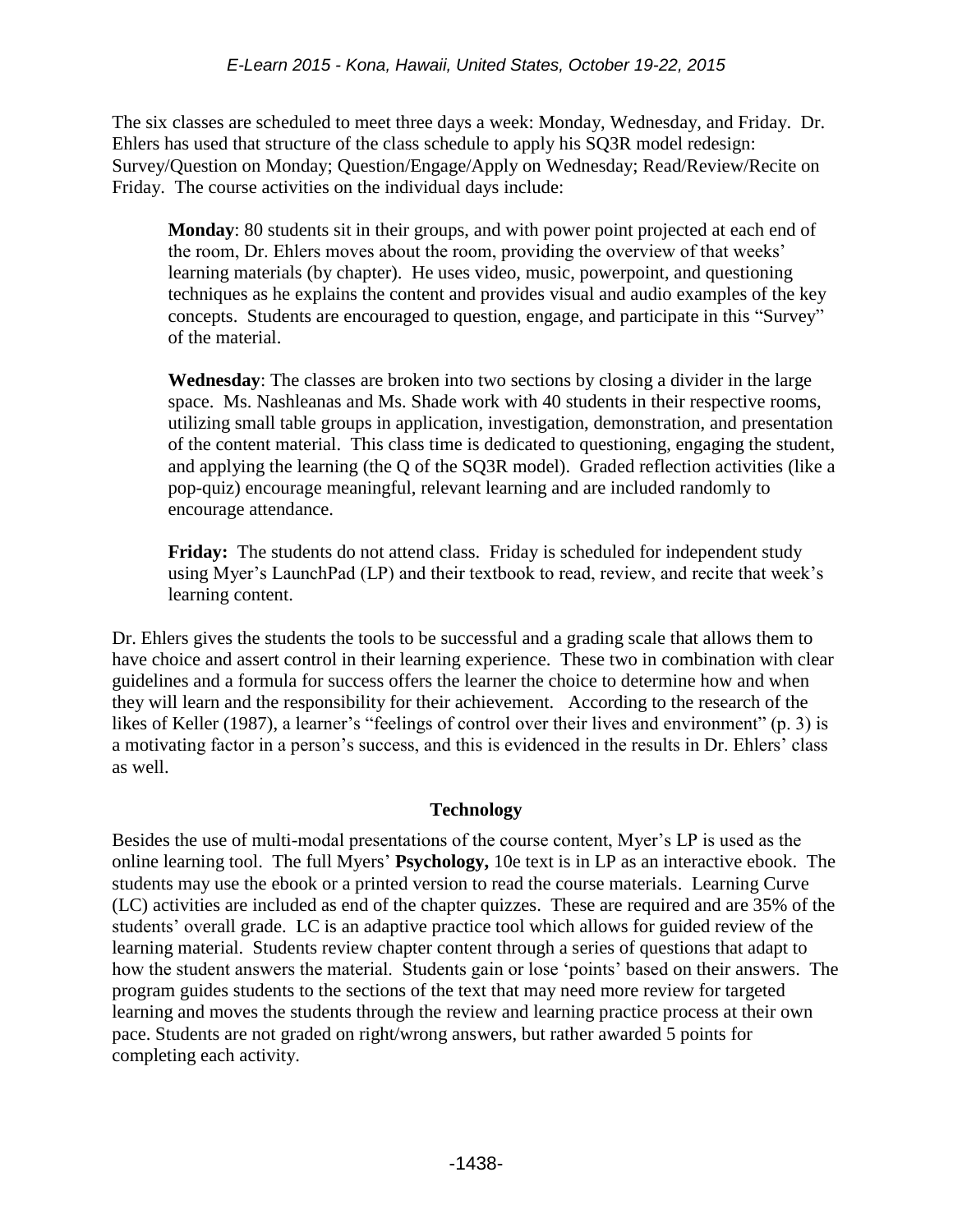# **Data Collection**

In the Fall of 2014, I arranged to interview Dr. Ehlers and his team, observe a class, and conduct a brief, informal focus group of Dr. Ehlers' students. He detailed his approach and methods, and we reviewed the quantitative data he and his graduate student, Mr. Hicks, had been collecting and analyzing. Adjunct instructors, Ms. Nashleanas and Ms. Shade reported on the positive attitude of their students and the high level of engagement in comparison with other courses. The group worked well together as a team and focused on the collaborative nature of the teaching experience under Dr. Ehlers' tutelage.

During a Wednesday session in the  $11<sup>th</sup>$  week of the semester, I observed two classes of 40 students each. I observed students working in teams of 4 to 6 at tables arranged for them to engage with one another. Activities to apply their learning to real-life scenarios were employed, and the students had the opportunity to present their groups work to the other teams. There was a high level of activity, engagement, and at times a high volume level, but there were no discipline problems. The students seemed to be enjoying themselves.

Given 10 minutes at the end of each class, with Dr. Ehlers out of the room, I conducted brief focus groups with the students. I asked if working in groups helped them to build a community and a sense of accountability to one another in the group. All answered in the affirmative. When asked if these groups helped them learn more and retain the learning better, all students responded in the affirmative. When asked if they enjoyed the design of the course, all raised their hands in affirmation. Furthermore, when asked if the students would like more of their classes to be designed like Dr. Ehlers' course, all raised their hands. One male student in particular offered that he would be an A student if all of his courses were like Dr. Ehlers. I also had the opportunity to ask questions of 11 individual students privately, and when asked what they thought of the course, all volunteered that everyone liked Dr. Ehlers class.

Qualitative Data Collection: All 480 students were invited to respond to an anonymous online survey designed to measure the self-reported efficacy of the Learning Curve (online tool) activities and positive affect. 53 responded.

Quantitative Data Collection: With the assistance of his Graduate Assistant, Mr. Justin Hicks, Dr. Ehlers has been collective exam score data from the implementation of the redesign to the present (Figures 1 and 2). (Figures 1 and 2 represent only the data collected from the spring of 2012 to the fall of 2014). In an effort for continued evaluation of the course's strengths and weaknesses, Dr. Ehlers' data reflects that students are far more successful when they A) participate in the classroom activities, and B) complete the learning curve activities.

## **Results:**

Related to overall course grades, students that participated in all of the classroom small group activities and the Monday participation activities scored an average of 35.84% higher on their final grade than those who participated in 33% or fewer (Figure 1). Students that completed all of the assigned Learning Curve activities scored 31.43% higher on average exam scores than their counterparts that completed 33% or less of the activities (Figure 2).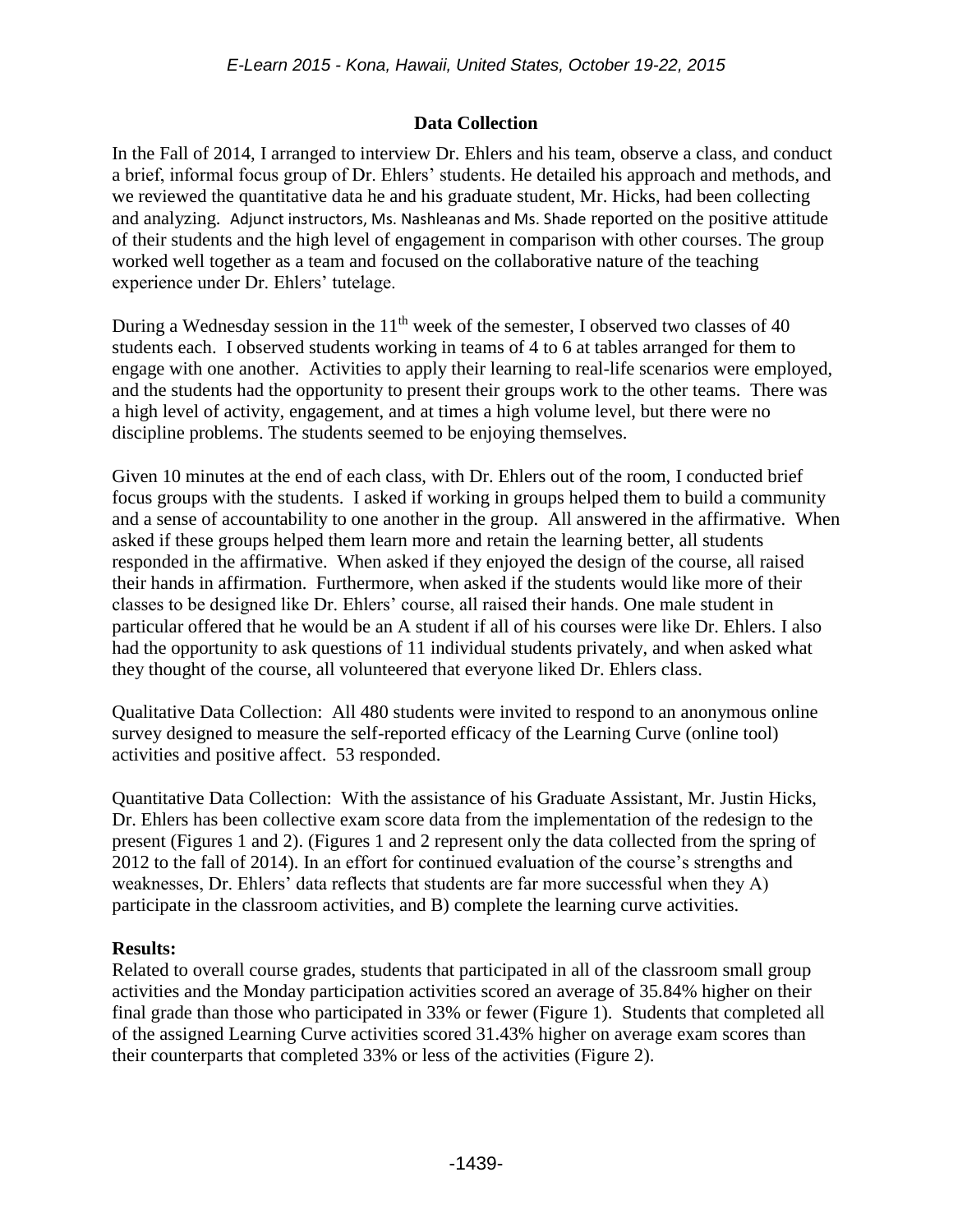

Figure 1: *Dr. Don Ehlers' data on the correlation of participation in the groups and the overall course grade*.



Figure 2: *Dr. Don Ehlers' data on the correlation of completed Learning Curve activities and the overall achievement on exams*.

Of the 53 students that responded to the research survey, which included a Likert scale to measure positive affect (Chart 1-8), the majority of the students reported that they liked using the online tools and felt that they helped them in the course. 85% liked using the online materials. 86% reported that the Learning Curve activities helped them learn the key concepts in the course. 85% thought that using Learning Curve (LC) helped them more than studying on their own.

|             | ັ                        | ັ               |                 |         | ັ                     |  |
|-------------|--------------------------|-----------------|-----------------|---------|-----------------------|--|
| 30          |                          |                 |                 |         |                       |  |
| 20          |                          |                 |                 |         |                       |  |
| 10          |                          |                 |                 |         |                       |  |
| $\mathbf 0$ |                          |                 |                 |         |                       |  |
|             | <b>Strongly Disagree</b> | <b>Disagree</b> | Neutral         | Agree   | <b>Strongly Agree</b> |  |
|             | Category                 | Percentage      | <b>Students</b> |         | <b>Statistics</b>     |  |
|             | <b>Strongly Disagree</b> | 1.90%           | 1               | Sum     | 229                   |  |
|             | <b>Disagree</b>          | 3.80%           | $\overline{2}$  | Average | 4.3                   |  |
|             | Neutral                  | 9.40%           | 5               | StdDev  | 0.8                   |  |
|             |                          |                 |                 |         |                       |  |
|             | Agree                    | 49.10%          | 26              | Max     | 5                     |  |

Chart 1: I like using online learning tools to reinforce what I am learning in the textbook.



Chart 2: I think there is a benefit to using LC to help me learn key concepts in the course.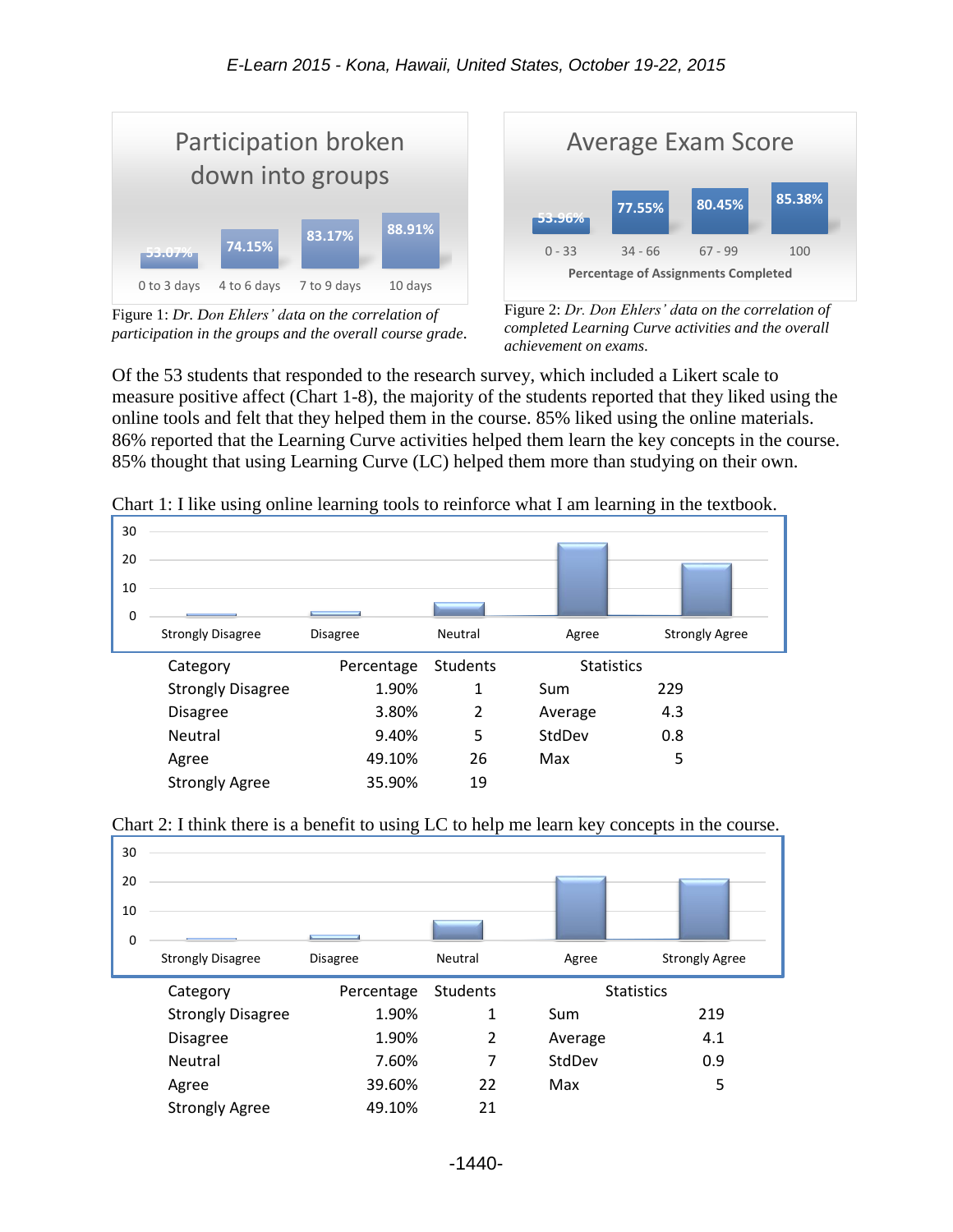

#### Chart 3: Having due dates helped me to prepare for class.

## Chart 4: I would like to use LC activities to learn my textbook materials in more classes.



Chart 5: I think that using LC outside of class (or in the lab) helped me to get a better grade in my course